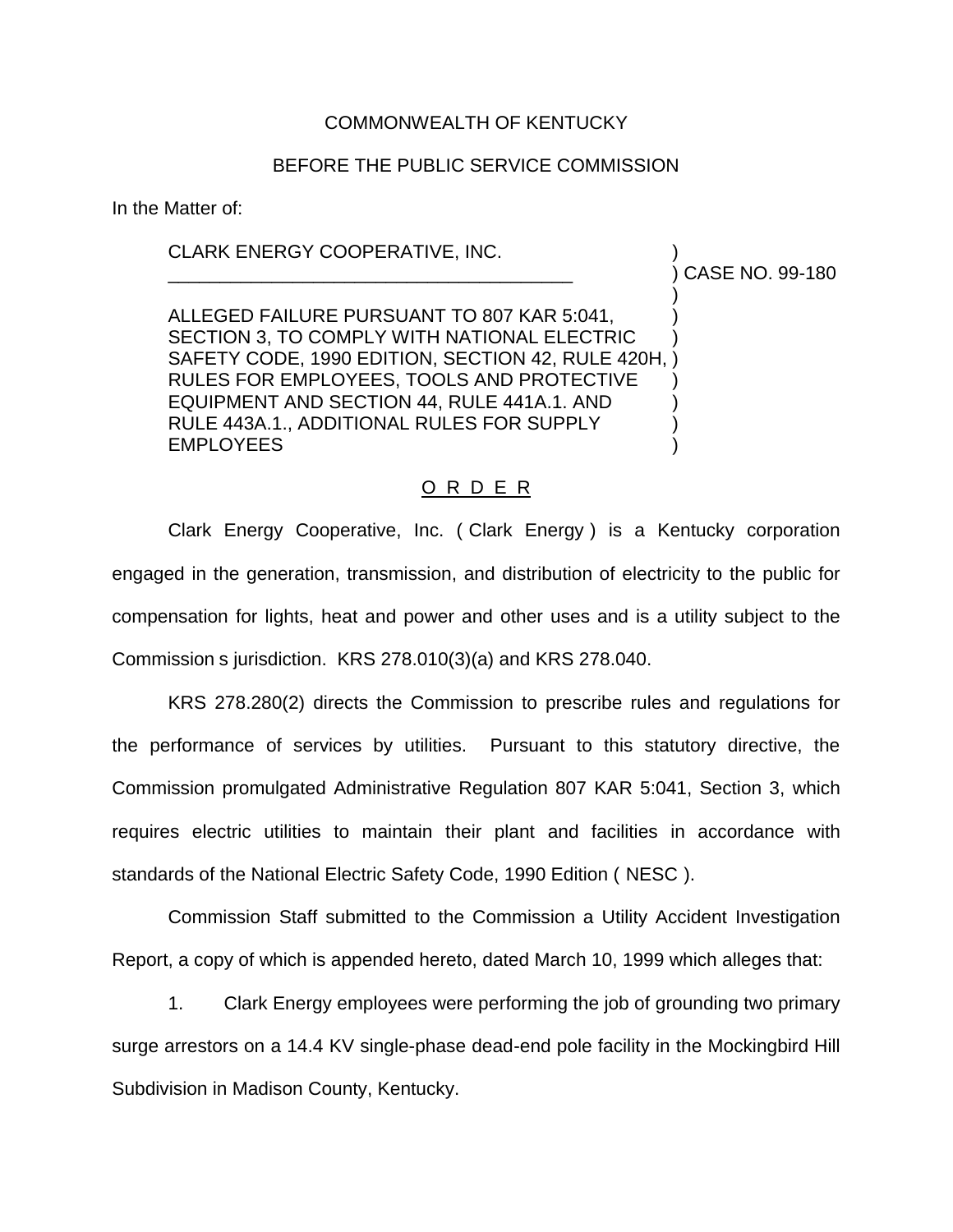2. Employee Gary Miller was harnessed in standard climbing gear and was located above the primary neutral line near the top of the pole. Employee Kevin Wilson was elevated in a bucket from a bucket truck and was located near Miller. Miller was attempting to change his position and location on the pole. He grasped with his left hand the grounded surge arrestor mounting bracket, and with his right hand he reached to grasp the primary suspension insulator assembly. However, he overreached and grasped an energized conductor dead-end shoe.

3. This resulted in a temporary ground fault through Miller s body, and the shock rendered him unconscious. Miller released his grasp and slumped in his climbing harness. Wilson had both hands on the surge arrestor ground, which caused him to be in parallel with the pole ground. He was also shocked and received injury. Wilson was able to get Miller into the bucket before they were lowered to the ground.

4. Two additional employees, Tommy Hill and Virgil Hill, were located on the ground near the bucket truck. They witnessed the accident.

5. Miller and Wilson were treated for their injuries at Pattie A. Clay Hospital in Richmond, Kentucky before being transferred to the University of Kentucky Medical Center in Lexington for further treatment.

6. Gary Miller and Kevin Wilson were not wearing protective equipment at the time of the incident. Energized conductors in the workplace area were not covered or insulated at the time of the incident.

7. NESC, Section 42, Rule 420H, provides, employees shall use the personal equipment, protective devices, and the special tools provided for their work. NESC, Section 44, Rule 441A.1., provides, in pertinent part, employees shall not

-2-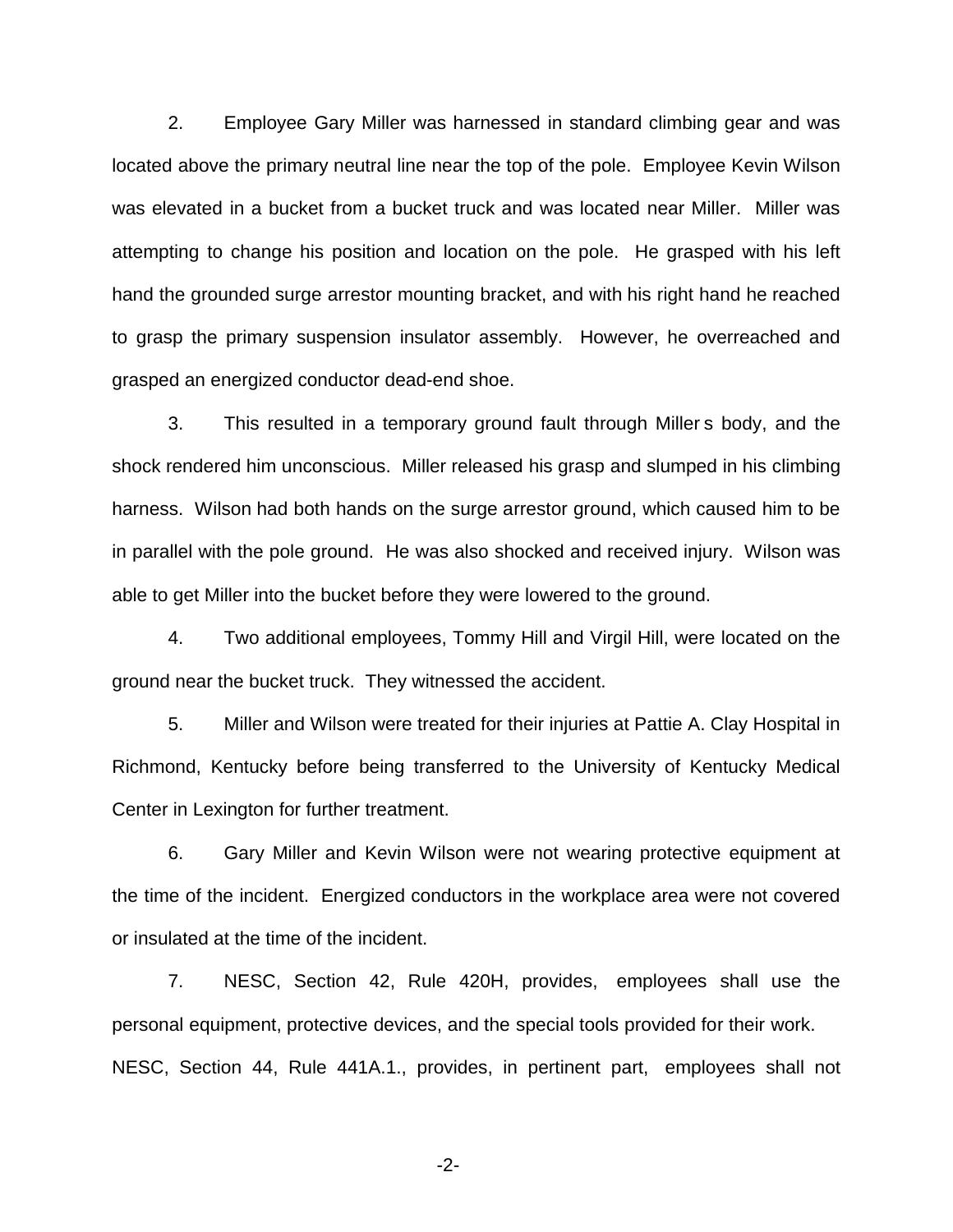approach, or take any conductive object. . . . unless at least one of the following is met: (1) the line or part is de-energized, or (2) the employee is insulated from the energized line or part or (3) the energized line or part is insulated from the employee, or (4) the employee is insulated from all conducting services other than the one upon which the employee is working. NESC, Section 44, Rule 443A.1., provides, when working on energized lines and equipment, one of the following safeguards shall be applied: a. insulate employee from energized part. NESC standards are applicable to Clark Energy pursuant to 807 KAR 5:041, Section 3. Mr. Miller s and Mr. Wilson s conduct violated the above-named safety rules.

The Commission, based upon the facts contained in the Utility Accident Investigation Report, finds sufficient evidence to believe that Clark Energy has failed to comply with 807 KAR 5:041, Section 3; NESC, Section 42, Rule 420H; NESC, Section 44, Rule 441A.1., and Rule 443A.1.

The Commission, on its own motion, HEREBY ORDERS that:

1. Clark Energy shall submit to the Commission within 20 days of the date of this Order a written response to the allegations contained in the Utility Accident Investigation Report.

2. Clark Energy shall appear on August 4, 1999 at 9:00 a.m., Eastern Daylight Time, in Hearing Room 1 of the Commission s offices at 730 Schenkel Lane, Frankfort, Kentucky for the purpose of presenting evidence regarding the alleged violations named above, and of showing cause, if any, why it should not be subject to the penalties prescribed in KRS 278.990(1) for the alleged violations.

-3-